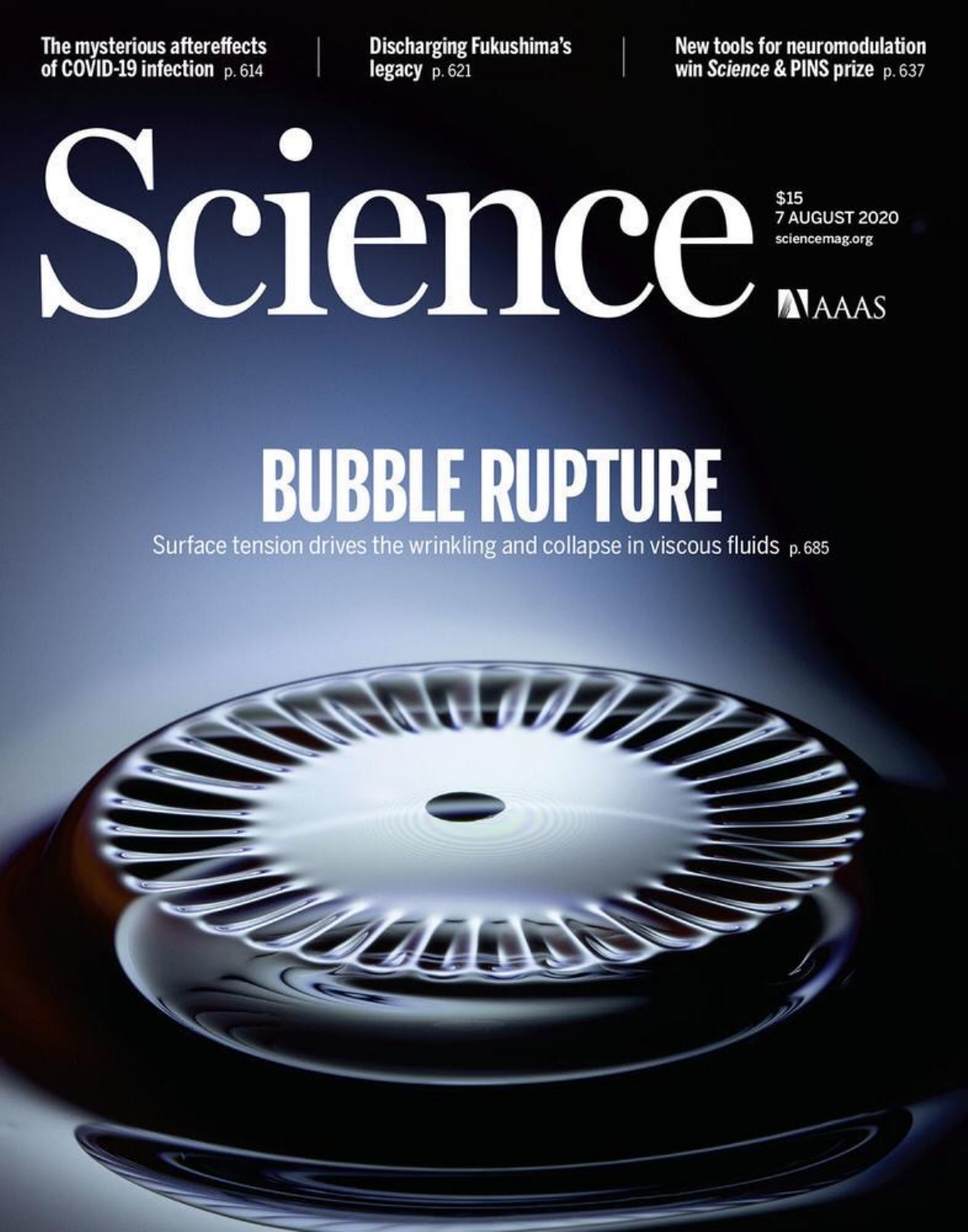#### FLUID MECHANICS

### A new wrinkle on liquid sheets: Turning the mechanism of viscous bubble collapse upside down

Alexandros T. Oratis<sup>1</sup>, John W. M. Bush<sup>2</sup>, Howard A. Stone<sup>3</sup>, James C. Bird<sup>1</sup>\*

Viscous bubbles are prevalent in both natural and industrial settings. Their rupture and collapse may be accompanied by features typically associated with elastic sheets, including the development of radial wrinkles. Previous investigators concluded that the film weight is responsible for both the film collapse and wrinkling instability. Conversely, we show here experimentally that gravity plays a negligible role: The same collapse and wrinkling arise independently of the bubble's orientation. We found that surface tension drives the collapse and initiates a dynamic buckling instability. Because the film weight is irrelevant, our results suggest that wrinkling may likewise accompany the breakup of relatively small-scale, curved viscous and viscoelastic films, including those in the respiratory tract responsible for aerosol production from exhalation events.

rinkling of thin sheets appears in a variety of settings across a wide range of length scales, including those in neutrophil phagocytosis (1), in the development of the epithelial tissue responsible for fingerprints (2), a rinkling of thin sheets appears in a variety of settings across a wide range of length scales, including those in neutrophil phagocytosis (1), in the development of the epithelial tissue duction zones in plate tectonics (3). Generally speaking, sheets wrinkle because they require less energy to buckle than to compress when they are subjected to compressive stresses (4). Most recent studies have focused on understanding the bending deformations that occur when a thin elastic sheet is stretched  $(5, 6)$ , poked  $(7, 8)$ , or wrapped around a curved object (9, 10); however, viscous liquids can also buckle (11–13). A visually prominent example is the "parachute instability" that develops spontaneously when a bubble rising in a viscous liquid reaches the surface and ruptures (Fig. 1). Bubbles collect at the surface of viscous liquids during processes including glass manufacturing, spray painting (14), vitrification of radioactive waste (15), and volcanic eruptions (16). Having surfaced, the bubble consists of a thin liquid film in the form of a spherical cap that is supported by the gas trapped inside it (Fig. 1A). When the bubble ruptures, the liquid film develops a growing hole that allows the trapped gas to escape. Without the support of this gas, the forces on the liquid film are unbalanced, causing bubble collapse and the development of radial wrinkles around the bubble periphery. Previous investigations have concluded that the wrinkles develop as a consequence of the weight of the collapsing thin film and the geometric constraint imposed by the opening hole (17, 18). We demonstrate here that the

wrinkling instability relies on neither gravity nor the presence of the hole.

The development of wrinkles from a collapsing bubble with radius  $R = 1$  cm on a silicone oil bath with viscosity  $\mu \approx 10^6$  cP is illustrated in Fig. 1B. The wrinkles emerged in an isolated annular region near the bubble's edge, when the bubble height Z reached a distance of approximately  $Z/R \approx 0.6$  from the bath's surface. Before hole formation, the equilibrium shape of a bubble at the air–liquid interface is established by the balance between the pressure excess inside the bubble,  $\Delta P$ , and a combination of gravitational and capillary forces (19). Because the bubble radius in this example is much larger than the capillary length  $(\gamma/\rho g)^{1/2} \approx 1$  mm, where  $\gamma$  is the surface tension to the liquid density and g surface tension,  $\rho$  the liquid density, and  $g$ 

the acceleration due to gravity, the bubble extends substantially beyond the bath surface and forms a hemisphere. Gravity drives drainage in the thin hemispherical film, causing the bubble walls to thicken toward the base (17). Puncturing the film generates a hole and prompts the film retraction from the point of rupture, driven by surface tension and the local curvature of the hole's rim (20–22). In addition, puncturing the film equilibrates the pressure across the interface, causing  $\Delta P \rightarrow 0$ . The presence of the hole thus leaves the capillary and gravitational forces acting on the film unbalanced, ultimately causing the bubble collapse. Considering a surface element  $dA$  on the spherical cap, the gravitational force acting on the film thickness h scales as  $F_g \sim \rho h g dA$ , whereas the capillary force pulling the film inward scales as  $F_c \sim (4\gamma/R)dA$  (Fig. 1A). For a centimeter-sized bubble with a characteristic thickness of  $h \approx 10 \text{ µm}$ , capillary forces  $(F_c)$  dominate gravitational forces  $(F_e)$  by a factor of  $F_c/F_g \sim 4\gamma/(\rho gRh) \approx 80$ . This scaling argument indicates that the collapse process is dominated by surface tension rather than gravity.

To test this hypothesis, we conducted an identical experiment after turning the bubble upside down (Fig. 1C). The approach is possible because the liquid is sufficiently viscous that the experiments can be conducted before the silicone oil flows out of the inverted container. We first prepared the bubble right-side up, and then we rapidly rotated the sample and ruptured the bubble within seconds. When inverted, the bubble film (thickness  $h \approx 2.4 \,\mu\text{m}$ ) maintained its shape and thickened at the



Fig. 1. Collapse of a viscous bubble film upon rupture. (A) If a hole develops in the surface of a bubble resting on a liquid surface, then the pressurized air escapes, leaving the gravitational and surface tension forces unbalanced. (B) An air bubble with radius  $R = 1$  cm at the surface of a viscous silicone oil bath collapses and its height Z(t) decreases after rupture. As the bubble collapses, wrinkles appear along its periphery. (C) When the bubble is rapidly turned upside down and ruptured, it collapses in a similar fashion. (D and E) Rotating the sample such that its base is parallel to the direction of gravity  $g$  results in a similar collapse (D) and wrinkles still appear (E).

<sup>&</sup>lt;sup>1</sup>Department of Mechanical Engineering, Boston University, Boston, MA 02215, USA. <sup>2</sup>Department of Applied Mathematics, Massachusetts Institute of Technology, Cambridge, MA 02139, USA. <sup>3</sup>Department of Mechanical and Aerospace Engineering, Princeton University, Princeton, NJ 08544, USA. \*Corresponding author. Email: jbird@bu.edu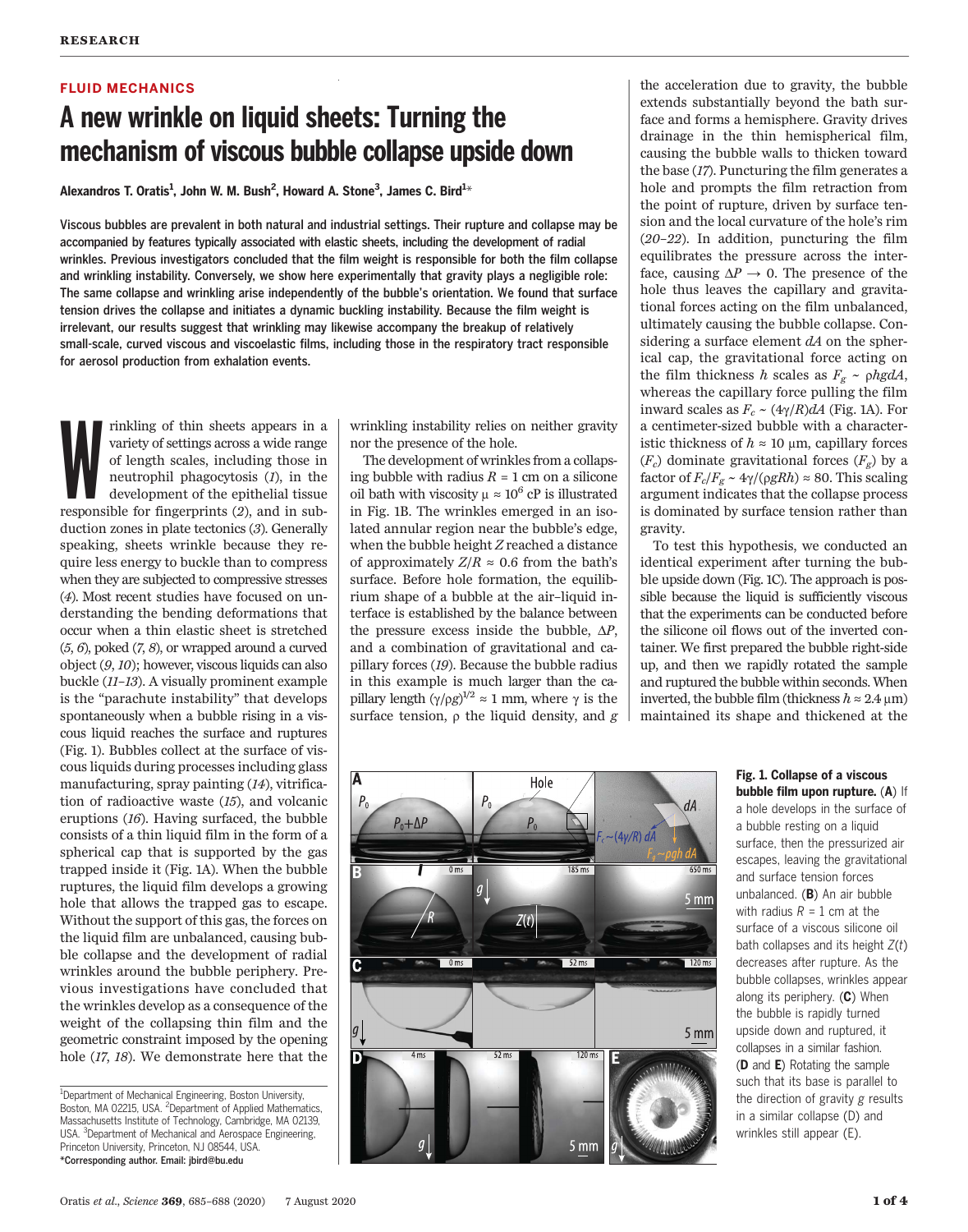apex at a rate of ~10 nm/s; therefore, the film geometry does not vary appreciably during either the rotation or inversion (23). If gravity and viscosity were the dominant forces, then the inverted bubble would elongate downward, as previously demonstrated in simulations (24). Instead, the inverted bubble retracted upward against the force of gravity, and wrinkles formed again during the final stages of bubble collapse (Fig. 1C). The direction of motion clearly demonstrates that gravity does not drive the collapse; however, it does not rule out the possibility that it is involved in the wrinkles. By repeating the experiment with the bubble on its side (Fig. 1D), we found that wrinkles still appeared (Fig. 1E). We thus conclude that gravity plays a negligible role during bubble collapse and wrinkling instability.

To understand the extent to which surface tension drives bubble collapse, we measured the maximum distance of the bubble film  $Z(t)$ from the bath surface. From the evolution of the bubble height with time, we can extract a collapse speed  $V = dZ/dt$  that will dictate the characteristic time scale of collapse. If surface tension drives the collapse, then it would be expected that the speed would depend on the competing capillary and viscous forces. Indeed, balancing the capillary force  $\gamma R$  with the viscous force  $\mu h_0 V$  yields a characteristic velocity  $V \sim \gamma R/\mu h_0$ , where  $h_0$  is the initial film thickness at the apex (23). Therefore, we expect the evolution of the bubble height Z and the associated collapse speed  $V$  to depend on both the viscosity and thickness of the film. We tested this conjecture through systematic experiments in which we used silicone oils with viscosities of 100, 800, and 3000 Pa • s and also varied the thickness of the film at rupture. Once punctured, the bub-

ble collapsed, decelerating as it reached the bath surface (Fig. 2A). From the high-speed images, we calculated a representative velocity  $V$  at the onset of wrinkling by averaging the downward speed  $dZ/dt$  over the range  $0.6 < Z/R < 1$  (23). Increasing the viscosity of the silicone oil slowed down the collapse. As expected, the data collapse when the normalized height  $Z/R$  is plotted against the dimensionless time  $Vt/R$  (Fig. 2A, inset).

To gain further insight, we determined the rupture thickness at the bubble apex,  $h_0$ , by combining optical techniques with the gravitational drainage theory of Debrégeas et al. (17). Under a monochromatic light, concentric interference fringes could be seen to emanate from the bubble's apex (Fig. 2B, inset). The circles are evidence of axisymmetric drainage, and the rate at which they appear can be measured with thin-film interferometry to estimate the thickness at the apex (23). Thinner bubbles collapsed faster (Fig. 2B), as expected from the predicted scaling  $V \sim \gamma R/\mu h_0$ (solid line). We acknowledge sizable deviations of the experimental data from this simple scaling, especially for the 100 Pa • s silicone oil bubbles. Nevertheless, the overall trends support the hypothesis that the bubble collapse is driven by surface tension, in which case the characteristic time scale  $R/V \sim \mu h_0/\gamma$  becomes independent of the bubble radius.

The model of da Silveira et al. (18) suggests that gravity and viscosity lead to wrinkling in such a way that the number of wrinkles scales as  $n \sim (\rho g R_H^3 \tau_c / \mu h^2)^{1/2}$ , with  $R_H$  being the ra-<br>dius of the bole and  $\tau$ , the time it takes for the dius of the hole and  $\tau_c$  the time it takes for the film to collapse. The radius of the hole grows rapidly at early times but slows down sufficiently to be adequately modeled as a constant during the instability. This model thus claims that the number of wrinkles depends strongly



Fig. 2. Effect of bubble film thickness and viscosity on collapse dynamics. (A) Measured bubble heights Z versus time t for each orientation and viscosity  $\mu$ . Inset: The normalized bubble heights Z/R fall onto the same curve when plotted against the dimensionless time Vt/R, highlighting the strong dependence of the collapse speed V on viscosity but not on gravity. (B) The collapse speed V is inversely proportional to the measured film thickness  $h_0$ , consistent with the notion that surface tension  $\gamma$  drives the collapse. In particular, the experimental results (symbols) suggest that  $\mu V/\gamma = 0.1(h_0/R)^{-1}$  (solid line). Here,  $h_0$  is the thickness at the bubble apex which is estimated using thin-film interferemetry (inset). thickness at the bubble apex, which is estimated using thin-film interferometry (inset).

on the size of the hole, with no wrinkles predicted if  $R_H = 0$ . To investigate the role of the hole in the development of wrinkles, we performed experiments by drilling a small opening at the bottom of the petri dish in which the silicone oil was placed. We inserted a narrow tube into the opening, injected air to create the bubble, and then sealed the opening with a valve. Once the bubble had reached the surface to create a hemispherical dome, we opened the valve to allow the pressurized air inside the bubble to escape. When the air escaped,  $\Delta P \rightarrow 0$ , causing the capillary force from the curved surface to be unbalanced and the bubble to collapse (Fig. 3A). Wrinkles again appeared at the final stages of the collapse, indicating that the hole plays a role in wrinkling only by eliminating the pressure difference across the bubble surface (Fig. 3B). We thus need to revisit the wrinkling dynamics to deduce a consistent physical picture for the wrinkling mechanism.

We propose a mechanism in which the wrinkles result when the crushing dynamics of the spherical film lead to a hoop compression that overcomes the smoothing effects of surface tension. Here, the capillary-driven collapse induces a radial velocity in a cylindrical reference frame that scales as  $V_r \sim V \sim \gamma R/\mu h_0$ (Fig. 3A). This radial velocity leads to compression rates  $\dot{\epsilon}_{rr}$  and  $\dot{\epsilon}_{\theta\theta}$  in the radial and<br>azimuthal directions respectively for the azimuthal directions, respectively, for the  $r,\theta$  coordinate system defined in Fig. 3C. For a Newtonian fluid, this compression generates both a radial stress  $\bar{\sigma}_{rr}$  and hoop stress  $\bar{\sigma}_{\theta\theta}$ , which can be related to the rate of radial compression through a Trouton model (25), yielding  $\bar{\sigma}_{rr} \sim \bar{\sigma}_{\theta\theta} \sim 4\mu hV_r/R$  for a film with thickness h. Here, the overbar denotes that the 3D stress has been integrated over the thickness, leading to a 2D stress with dimensions of force per length. It follows from our scaling for  $V_r$ that  $\bar{\sigma}_{rr} \sim \bar{\sigma}_{\theta\theta} \sim \gamma h/h_0$  when spatial variation in  $V_r$  is neglected. Thus, we expect the crushing kinematics to generate larger compressive stresses at an outer annulus (Fig. 3A, red ring) than at the center because of the larger local film thickness. Regardless of the source of these compressive stresses, surface tension imparts a tensile stress to the liquid sheet that acts to minimize the surface area (Fig. 3D). We believe that the competition of these tensile and compressive stresses is responsible for the location of the wrinkling pattern at a distance  $L$  from the center (Fig. 3B). Because the thickness profile is unknown, it is not possible to make a quantitative deduction of the stress field, as would be needed to predict the exact position of the wrinkling pattern. The sheet should remain smooth if surface tension exceeds the compressive stresses throughout the sheet. However, the presence of wrinkles indicates that at a sufficient distance from the center, the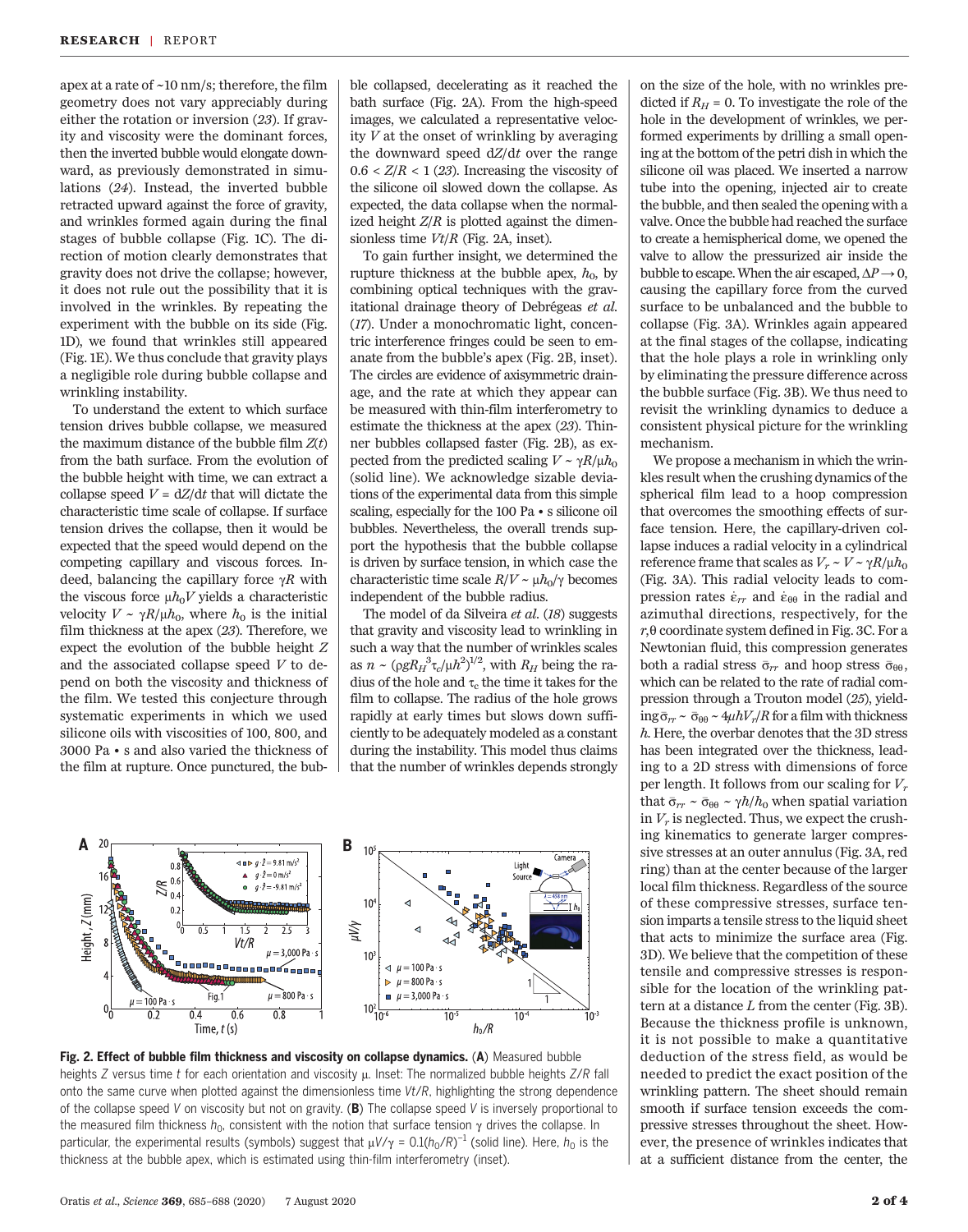compressive stresses dominate those acting to keep the sheet smooth. This behavior is analogous to 1D viscous sheets buckling when the rate of compression is faster than the smoothing effect of surface tension (11, 13). To sidestep the theoretical challenges posed by the thickness variation, we approximate the wrinkled region as an annulus of constant thickness h.

To model the development of the wrinkles, we deduced a dynamic version of the first Föppl– von Kármán equation (23, 26, 27), which describes the normal force balance along the sheet's center line  $\zeta(r, \theta, t)$  as follows (Fig. 3D):

$$
\rho h \frac{\partial^2 \zeta}{\partial t^2} + \frac{\mu h^3}{3} \nabla^4 \left( \frac{\partial \zeta}{\partial t} \right) - \bar{\sigma}_{rr} \frac{\partial^2 \zeta}{\partial r^2} - \frac{1}{r^2} \bar{\sigma}_{\theta\theta} \left( \frac{\partial^2 \zeta}{\partial \theta^2} + r \frac{\partial \zeta}{\partial r} \right) = 2\gamma \nabla^2 \zeta \tag{1}
$$

where  $\nabla^4$  is the biharmonic operator and  $\nabla^2$ the Laplacian. Motivated by the observation of multiple radial wrinkles, we sought solutions of the form  $\zeta(r, \theta, t) = f(r) \exp(\omega t + in\theta)$ . Here,  $f(r)$  determines the radial variation of the wrinkle amplitude,  $\omega$  is the wrinkle growth rate, and  $n$  the number of wrinkles. In terms of these parameters, Eq. 1 becomes:

$$
[\rho h \omega^2 f] + \left[ \frac{\omega \mu h^3}{3} \left\{ \frac{1}{r} \frac{d}{dr} \left( r \frac{d}{dr} \right) - \left( \frac{n^2}{r^2} \right) \right\}^2 f \right] - \n\left[ (\bar{\sigma}_{rr} + 2\gamma) \frac{d^2 f}{dr^2} + (\bar{\sigma}_{\theta\theta} + 2\gamma) \left( \frac{1}{r} \frac{d}{dr} - \frac{n^2}{r^2} \right) f \right] = 0
$$
\n(2)

The three square-bracketed terms in Eq. 2 correspond, respectively, to inertia, bending, and compression. Given the high viscosity of the film, one might be tempted to neglect inertial effects. However, the rate of wrinkle development,  $\omega^{-1}$ , is  $\sim 10$  ms (Fig. 3E), suffi-<br>ciently short for the inertial term to become ciently short for the inertial term to become non-negligible. Indeed, for a typical thickness  $h \approx 10 \mu$ m, we found the ratio of the inertial and radial compression terms to be of order  $\rho h R^2 \omega^2 / \gamma \sim 1$ , justifying the inclusion of inertia in Eq. 1.

When considering axisymmetric film effects, the radial stress  $\bar{\sigma}_{rr}$  can have a pronounced role in wrinkling caused by the release of azimuthal stress  $\bar{\sigma}_{\theta\theta}$  as the wrinkles develop (6). As the dominant stress changes from azimuthal to radial, the dependence on  $n$  in the dominant terms of Eq. 2 also changes. Scaling relationships for the growth rate  $\omega$  and the number of wrinkles  $n$  can be obtained from a dominant balance. Specifically, the inertial term scales as  $\rho h \omega^2$ , the azimuthal bending as  $\omega n^4 \mu h^3 / R^4$ ,<br>and the radial stress component as  $\frac{\chi}{R^2}$ . The and the radial stress component as  $\gamma/R^2$ . The simultaneous balance of these three dominant simultaneous balance of these three dominant terms yields a growth rate  $\omega^{-1}$   $\sim$ <br>the number of wrinkles  $n \sim (2\gamma)$  $\sqrt{\rho hR^2/\gamma}$  and<br> $R^2/\omega h^{3}\lambda^{1/4}$  or the number of wrinkles  $n \sim (2\gamma R^2/\omega \mu h^3)^{1/4}$ , or equivalently:

#### Fig. 3. Mechanism for bubble collapse without rupture.

(A) Schematic illustrating the experimental setup used to collapse the bubble without rupture. As the bubble collapses, the viscous film obtains a radial velocity  $V_r$  proportional to the collapse speed V. (B) Wrinkles can still appear without the presence of the hole at a radial distance L from the center.  $(C)$  Near the periphery of the bubble, the radial and azimuthal compression rates, be related to the radial velocity  $V_r$ .  $\dot{\epsilon}_{rr}$  and  $\dot{\epsilon}_{\theta\theta}$ , respectively, can<br>as related to the radial veloci (D) The azimuthal rate of compression leads to compressive stresses  $\bar{\sigma}_{rr}$  and  $\bar{\sigma}_{\theta\theta}$ , which tend to



bend the sheet's centerline  $\zeta(r, \theta, t)$  despite being opposed by surface tension  $\gamma$ , which acts to smooth the surface. (E) As the bubble collapses, the wrinkles grow and develop within  $\sim$ 25 ms.



Fig. 4. Comparison of data and model predictions. (A) Number of wrinkles n observed on bubbles of various orientations and viscosities is in satisfactory agreement with the scaling of Eq. 3. Wrinkles on blown glass (inset) are also consistent with this trend, although the 1D hoop model (dashed line) is expected to be more appropriate for this nearly cylindrical geometry.  $(B)$  Top-view images of wrinkled films for: (i) viscosity  $\mu$  = 3000 Pa • s and aspect ratio  $h/R = 1.3 \cdot 10^{-4}$ , (ii)  $\mu$  = 3000 Pa • s and  $h/R = 7.3 \cdot 10^{-4}$ , and (iii)  $\mu$  = 100 Pa • s<br>and  $h/R = 7.3 \cdot 10^{-4}$ . The radial extent of the wript less for the thinnest films is limite and h/R = 7.3  $\cdot$  10<sup>-4</sup>. The radial extent of the wrinkles for the thinnest films is limited by the size of the hole, whereas the location L of wrinkles generally increases as the film viscosity decreases. (C) Our analysis predicts that inertia is negligible only when  $\mu/\sqrt{\rho\gamma R} \gtrsim (R/h)^{5/2}$  (blue region). Because all available data (symbols) are outside of this regime, we incorporated inertial effects into our model. The analysis predicts that there is insufficient growth time for wrinkles to develop when  $\mu/\sqrt{\rho\gamma R} \leq (R/h)^2$  (gray region), consistent with no wrinkles being observed at the lowest film visoscity (white triangles). Here, the thickness h is comput with no wrinkles being observed at the lowest film viscosity (white triangles). Here, the thickness h is computed using the collapse speed V through the relation  $h = \gamma R/\mu V$ .